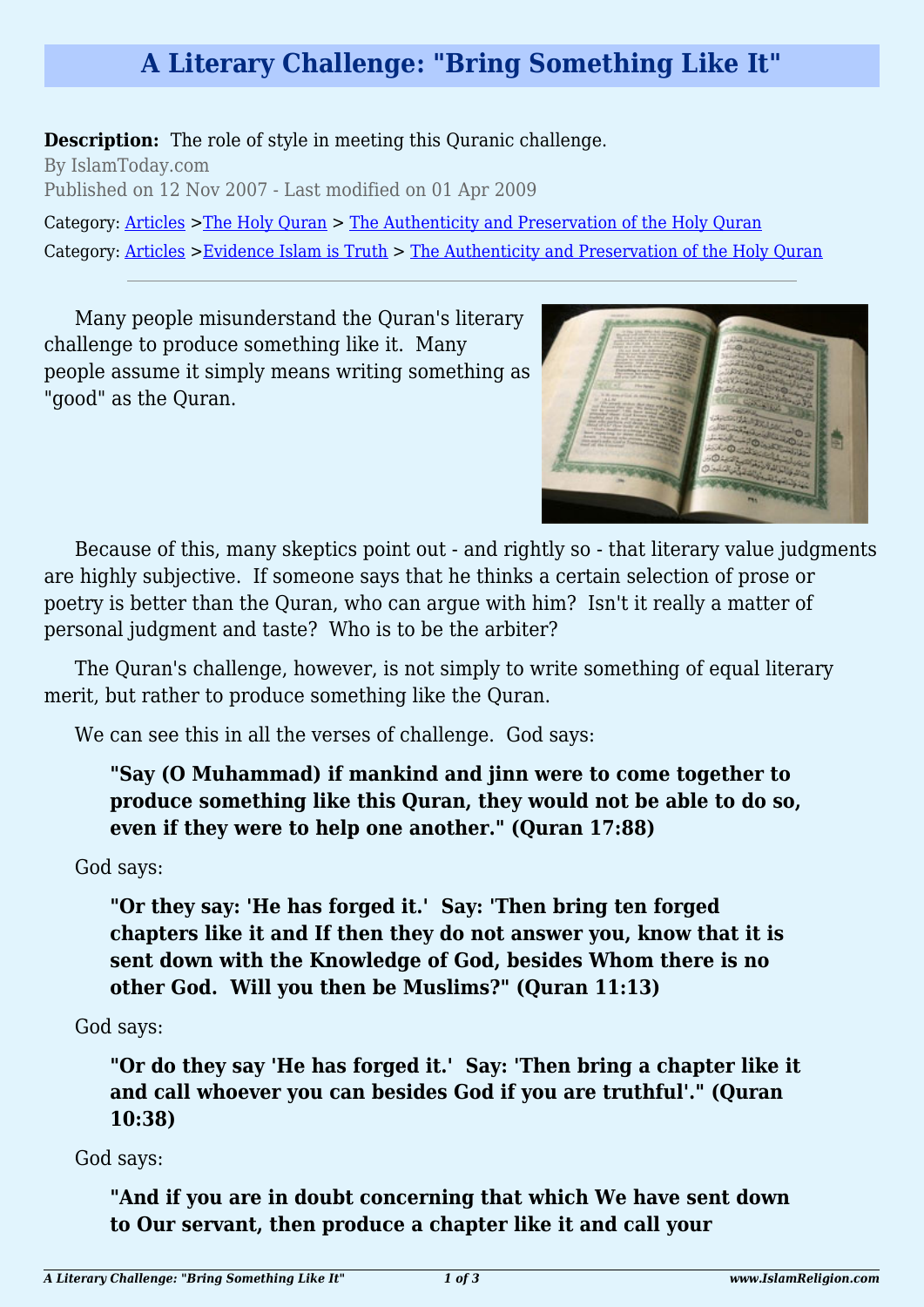## **witnesses besides God if you be truthful. If you do not do so - and you will never do so - then fear a fire whose fuel is men and stones prepared for the disbelievers." (Quran 2:23-24)**

Therefore, it is not simply a matter of quality - it does not even have to be of equal merit! Similarity is all that matters. What is required by the challenge is to achieve at least a comparable degree of the literary beauty, nobility, and sublimity of the Quran while at the same time emulating the Quran's particular style.

It is possible to superficially mimic the style of the Quran, and many people have been successful in doing so - but all such attempts from the days of Musailimah to the present have proven to be silly and absurd, and have often invoked laughter and derision. This is the unanimous consensus of everyone who has ever heard or read those attempts.

It is, likewise, possible for a person writing in Arabic to reach a great level of literary excellence and, in the most moving of poetry and prose, convey the noblest thoughts and sentiments - but nobody has ever done so using the Quran's particular style.

And what an elusive style it has proven to be! The Quran is neither in Arabic prose nor in what is acknowledged as Arabic verse. It is not written in a combination of both prose and poetry, but in neither of those modes. It is unique. At the same time, the Quran is internally consistent in maintaining its unique style.

Only the Quran achieves the highest level of literary excellence - so much so that it brings people to ecstasy and tears - while maintaining this style.

This, then, is the acid test: Write something in the exact same style as the Quran and in doing so produce something of arguably similar quality and sublimity.

Still, one could argue that the evaluation of the results is still grounded in subjective literary tastes. This is agreed. However, the second part of the challenge is to bring witnesses to attest to the quality of that evaluation, not just to stand there and make the claim.

Throughout history, people have attempted to write in the style of the Quran. The results have always been so laughable that no one would venture to say that he believes the effort equals the Quran in literary merit. The reason why no one would dare do so is not the fear of reprisal - as some skeptics have suggested - but rather the fear of looking like a complete idiot. One early example was:

Al-Feel

Mal-Feel

Wa maa adraaka mal-feel

Lahu dhanabun radheel, wa khurtoomun taweel

...which translates as: